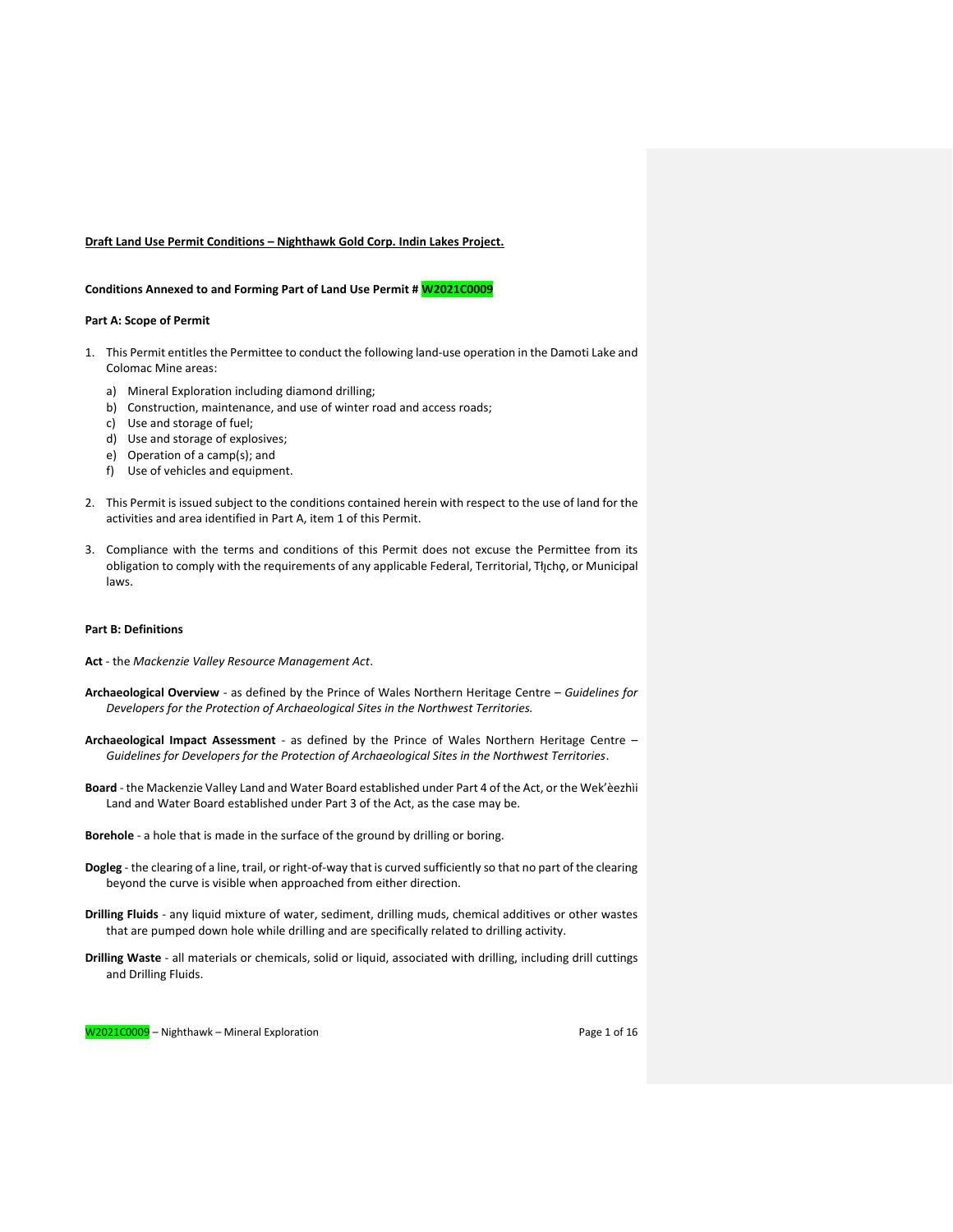- **Durable Land** land that is able to withstand repeated use, such as gravel or sand with minimal vegetative cover.
- **Engagement Plan**  a document, developed in accordance with the Board's *Engagement and Consultation Policy* and the *Engagement Guidelines for Applicants and Holders of Water Licences and Land Use Permits*, that clearly describes how, when, and which engagement activities will occur with an affected party during the life of the project.

**Flowing Artesian Well** - a well in which water:

- a) Naturally rises above the ground surface or the top of any casing; and
- b) Flows naturally, either intermittently or continuously.
- **Fuel Storage Container** a container for the storage of petroleum or allied petroleum products with a capacity of less than 230 litres.
- **Fuel Storage Tank**  a closed container for the storage of petroleum or allied petroleum products with a capacity of more than 230 litres.
- **Greywater** all liquid wastes from showers, baths, sinks, kitchens, and domestic washing facilities but not including toilet wastes.
- **Habitat** the area or type of site where a species or an individual of a species of wildlife naturally occurs or on which it depends, directly or indirectly, to carry out its life processes.
- **Inspector**  an Inspector designated by the Minister under the *Act.*
- Minister the Minister of Crown-Indigenous Relations and Northern Affairs Canadalndian Affairs and Northern Development Canada or the Minister of the Government of the Northwest Territories – Department of Lands, as the case may be.
- **Ordinary High Water Mark**  the usual or average level to which a body of water rises at its highest point and remains for sufficient time so as to change the characteristics of the land. In flowing waters (rivers, streams) this refers to the "active channel/bank-full level" which is often the 1:2 year flood flow return level. In inland lakes, wetlands, or marine environments, it refers to those parts of the Watercourse bed and banks that are frequently flooded by water so as to leave a mark on the land and where the natural vegetation changes from predominately aquatic vegetation to terrestrial vegetation (excepting water tolerant species). For reservoirs, this refers to normal high operating levels (full supply level).

**Permittee -** the holder of this permit.

Permafrost - ground (soil or rock) that remains at or below 0°C for at least two consecutive years.

**Secondary Containment** - containment that prevents liquids that leak from Fuel Storage Tanks or containers from reaching outside the containment area and includes double-walled Tanks, piping, liners, and impermeable barriers.

W2021C0009 – Nighthawk – Mineral Exploration **Page 2** of 16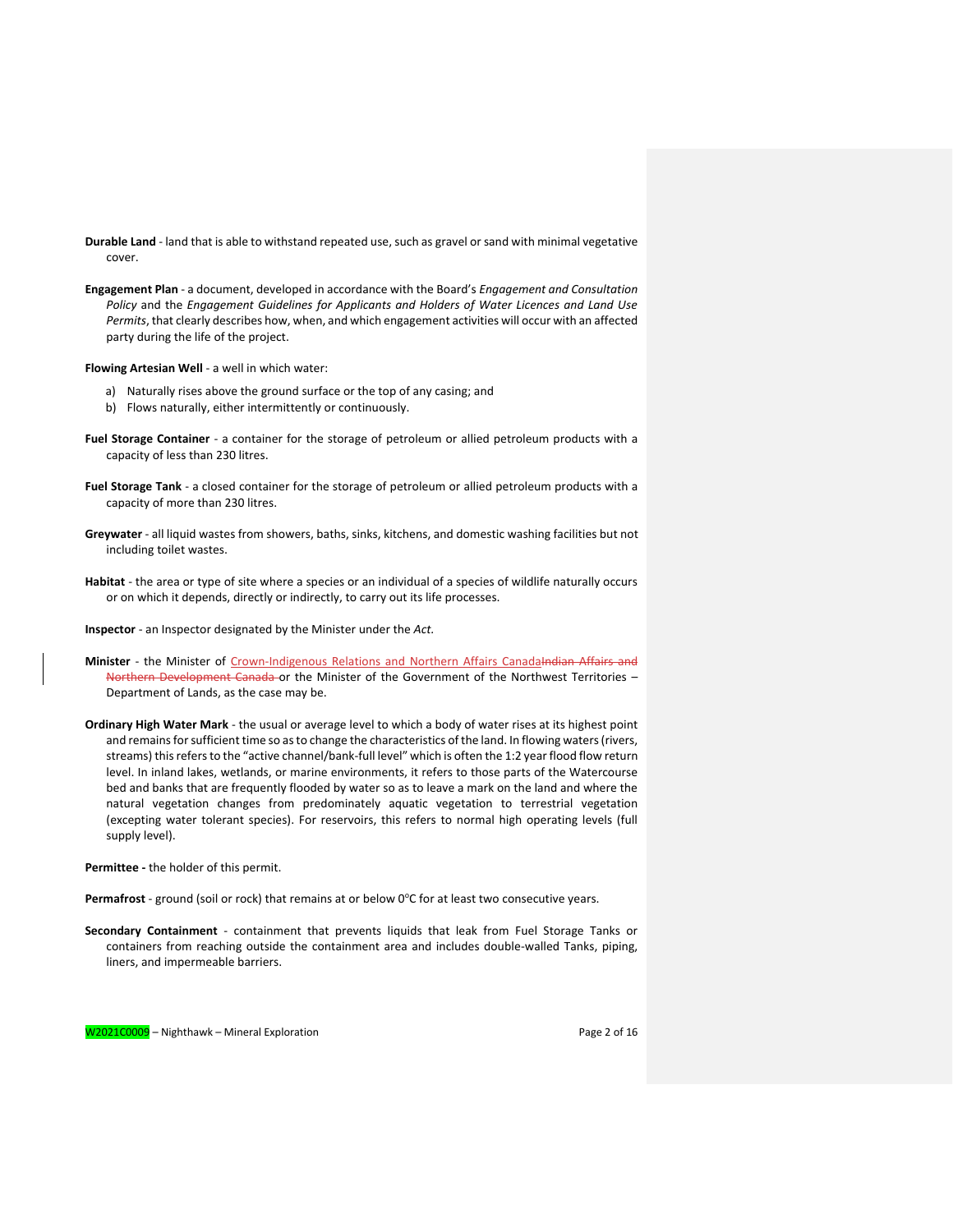**Sewage** - all toilet wastes and Greywater.

- **Spill Contingency Plan** a document, developed in accordance with Aboriginal Affairs and Northern Development Canada's *Guidelines for Spill Contingency Planning* (April 2007*,* that describes the set of procedures to be implemented to minimize the effects of a spill.
- **Sump** a man-made pit or natural depression in the earth's surface used for the purpose of depositing Waste that does not contain Toxic Material, such as non-toxic Drilling Waste or Sewage, therein.
- **Toxic Material**  any substance that enters or may enter the environment in a quantity or concentration or under conditions such that it:
	- a) Has or may have an immediate or long-term harmful effect on the environment or its biological diversity;
	- b) Constitutes or may constitute a danger to the environment on which life depends; or
	- c) Constitutes or may constitute a danger in Canada to human life or health.
- **Waste -** any garbage, debris, chemical, or Toxic Material to be used, stored, disposed of, or handled on land, and also as defined in section 51 of the Act*.*
- **Waste Management Plan** a document, developed in accordance with the Board's *Guidelines for Developing a Waste Management Plan,* that describes the methods of Waste management from Waste generation to final disposal.
- **Watercourse** a natural body of flowing or standing water or an area occupied by water during part of the year, and includes streams, springs, swamps and gulches but does not include groundwater.

W2021C000<mark>9</mark> – Nighthawk – Mineral Exploration Page 3 of 16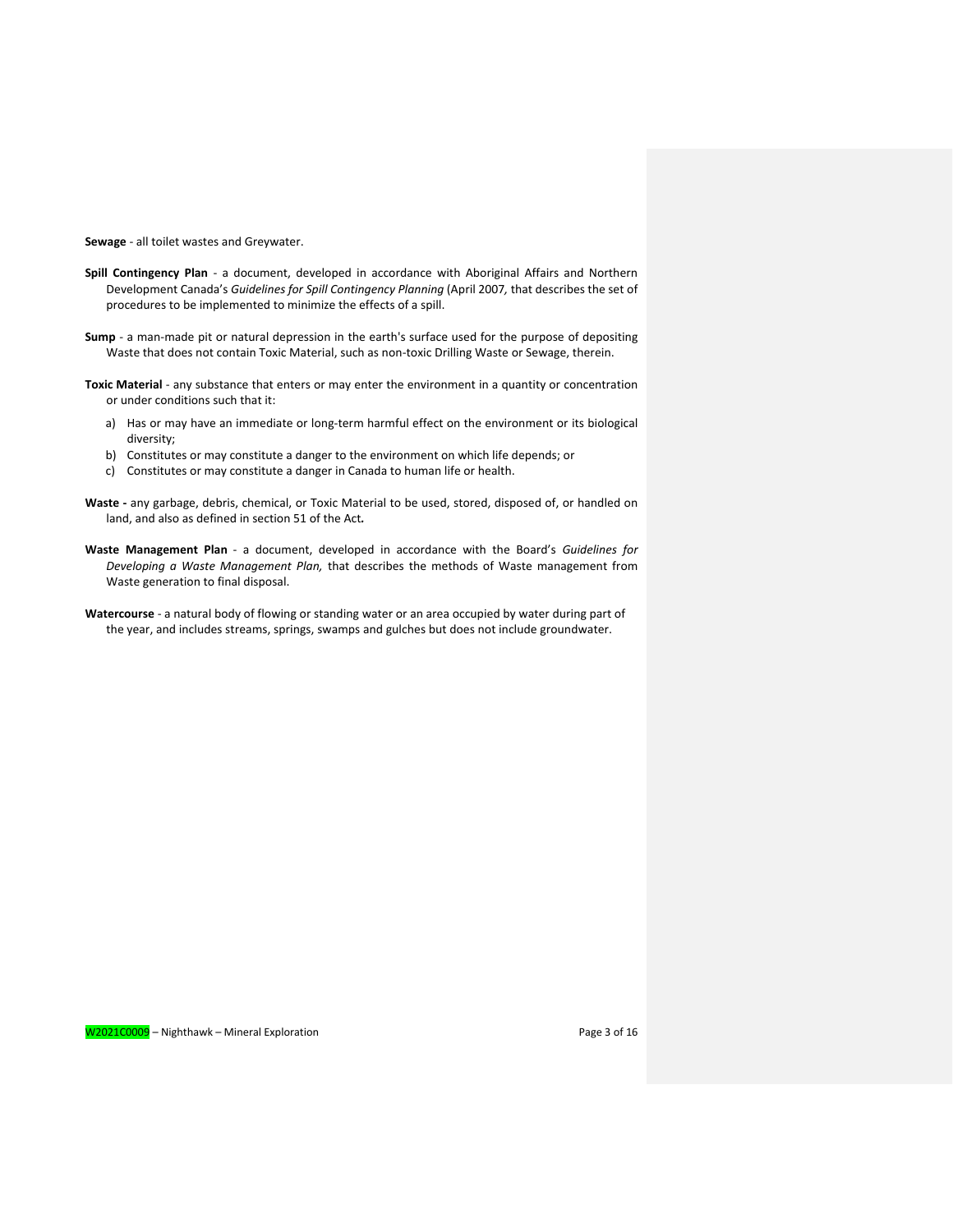**Part C: Conditions Applying to All Activities** (headings correspond to subsection 26(1) of the Mackenzie Valley Land Use Regulations)

### **26(1)(***a***) Location and Area**

- 1. The Permittee shall operate in accordance with the requirements of the Colomac Site Restrictions annexed to this permit, and any revisions to the Colomac Site Restrictions as and when approved by the Board. **COLOMAC SITE RESTRICTIONS** 2. The Permittee shall not conduct any part of the land-use operation within 300 metres of any privately owned or leased land or structure, unless otherwise authorized in writing by the Board. **PRIVATE PROPERTY** 3. The Permittee shall locate all camps on Durable Land or previously cleared areas. **CAMP LOCATION** 4. The Permittee shall use an existing campsite, as described in the complete application. **EXISTING CAMP** 5. Prior to the commencement of drilling, the Permittee shall submit the drill target locations on a 1:50,000-scale map with coordinates and map datum to the Board and an Inspector. **DRILL LOCATIONS** 6. The Permittee shall not construct parallel lines or roads, unless an existing line or road cannot be used. **PARALLEL ROADS** 7. The Permittee shall not conduct this land-use operation on any lands not designated in the complete application. **LOCATION OF ACTIVITIES** 8. The Permittee shall confine the width of the right of way to a maximum of ten (10) metres, unless otherwise authorized in writing by a Land Use Inspector. The Permittee shall not clear a right-of-way that is wider than 12 metres. **WIDTH RIGHT-OF-WAY** 9. The Permittee shall not locate any Sump within 100 metres of the Ordinary High Water Mark of any Watercourse, unless otherwise authorized in writing by an Inspector. **SUMPS FROM WATER 26(1)(***b***) Time**
- 9.1 At least 48 hours prior to the commencement of the land-use operation, the Permittee's Field Supervisor shall contact a GNWT Inspector at (867) 767-9188 or a federal Inspector at (867) 669-2442 or (867) 669-2468.



**CONTACT INSPECTOR**

**Commented [PD1]:** Moved to 26(1)(a) from 26(1)e to conform with the Standard Conditions.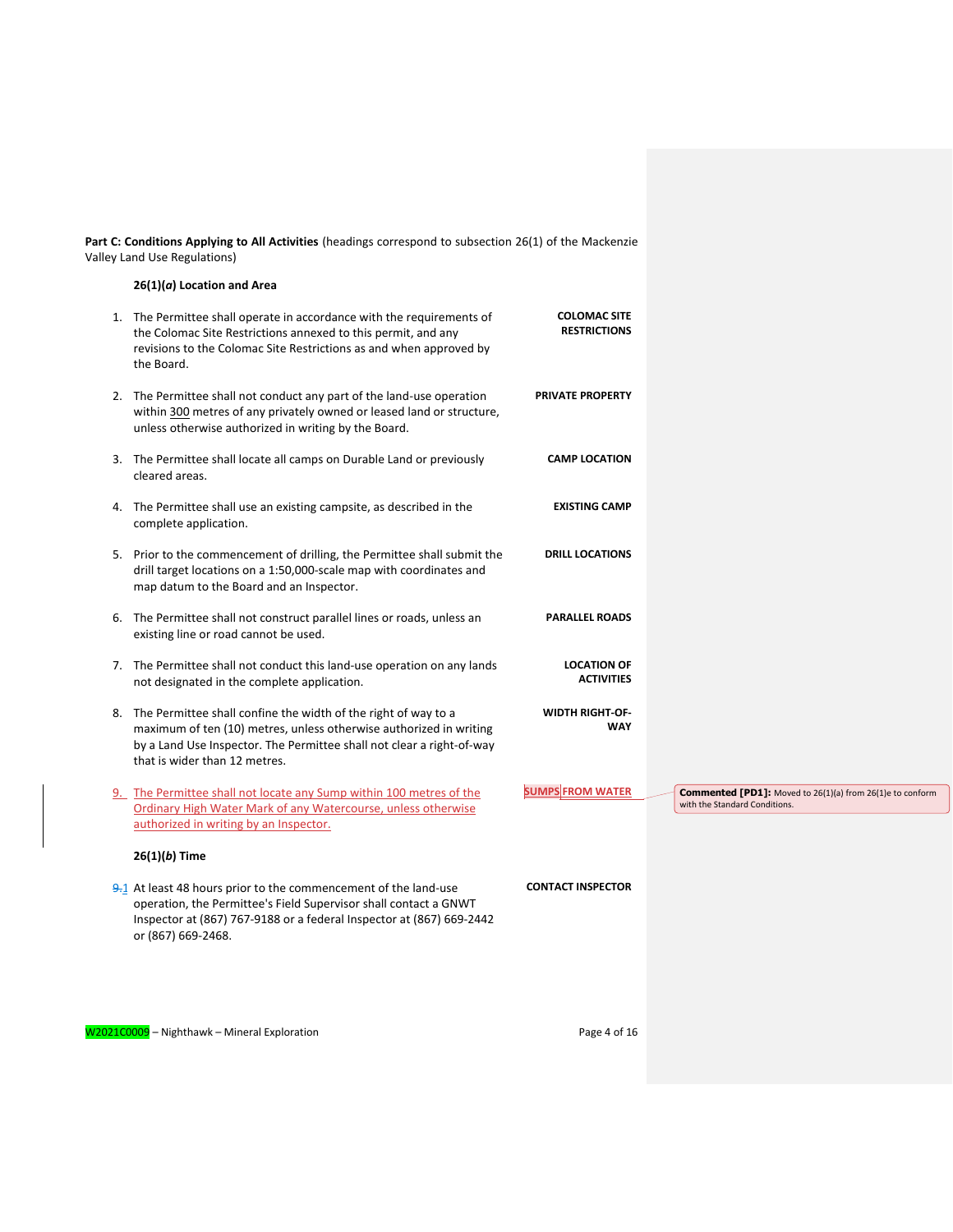| 10. At least 48 hours prior to commencement of the land-use operation,<br>the Permittee shall provide the following information, in writing, to<br>the Board and Inspectors from both CIRNAC and the GNWT:              | <b>IDENTIFY AGENT</b>                                        |                                                                                                                                                    |
|-------------------------------------------------------------------------------------------------------------------------------------------------------------------------------------------------------------------------|--------------------------------------------------------------|----------------------------------------------------------------------------------------------------------------------------------------------------|
| a) the name(s) of the person(s) in charge of the field operation;<br>b) alternates; and<br>c) all methods for contacting the above person(s).                                                                           |                                                              |                                                                                                                                                    |
| 12. At least ten days prior to the Shut Down Period, the Permittee shall<br>advise an Inspector of:                                                                                                                     | <b>REPORTS BEFORE</b><br><b>SEASONAL REMOVAL</b>             | <b>Commented [PD2]:</b> New Standard condition added to<br>differentiate between seasonal shut-down and final closure (the<br>following condition) |
| a) the plan for removal or storage of equipment and materials; and                                                                                                                                                      |                                                              |                                                                                                                                                    |
| b) when cleanup and Progressive Reclamation of the land used will be<br>completed.                                                                                                                                      |                                                              |                                                                                                                                                    |
| 11. At least ten days prior to the completion of the land-use operation,<br>the Permittee shall advise Inspectors from both CIRNAC and the<br>GNWT of:                                                                  | <b>REPORTS BEFORE</b><br><b>REMOVAL</b>                      |                                                                                                                                                    |
| a) the plan for removal or storage of equipment and materials; and<br>b) when final cleanup and reclamation of the land used will be<br>completed; and                                                                  |                                                              |                                                                                                                                                    |
| when the Final Plan will be submitted<br><del>b)</del> c)                                                                                                                                                               |                                                              | <b>Commented [PD3]:</b> Added for compliance with the Standard<br>Conditions.                                                                      |
| 12. The Board, for the purpose of this operation, designates April 15 as<br>spring break-up.                                                                                                                            | <b>SPRING</b><br><b>BREAK-UP</b>                             |                                                                                                                                                    |
| $26(1)(c)$ Type and Size of Equipment                                                                                                                                                                                   |                                                              |                                                                                                                                                    |
| 13. The Permittee shall not use any equipment except of a similar type,<br>size, and number to that listed in the complete application.                                                                                 | <b>ONLY APPROVED</b><br><b>EQUIPMENT</b>                     |                                                                                                                                                    |
| 14. The Permittee shall maintain fire-fighting equipment at the site in<br>accordance with the Government of the Northwest Territories' Forest<br>Fire Prevention and Suppression Guidelines for Industrial Activities. | <b>FIRE-FIGHTING</b><br><b>EQUIPMENT</b>                     |                                                                                                                                                    |
| 26(1)(d) Methods and Techniques                                                                                                                                                                                         |                                                              |                                                                                                                                                    |
| <b>15.</b> The Permittee shall Dogleg lines, trails and right-of-ways that<br>approach Watercourses or public roads.                                                                                                    | <b>DOGLEG APPROACHES</b>                                     |                                                                                                                                                    |
| 16. As the land-use operation progresses, the Permittee shall refill and<br>restore craters caused by explosives.                                                                                                       | <b>REFILL CRATERS</b>                                        |                                                                                                                                                    |
| 17. Immediately upon completion of operations at each Borehole, the<br>Permittee shall remove or cut off and seal each drill casing at ground<br>level.                                                                 | <b>MINERAL</b><br><b>EXPLORATION DRILL</b><br><b>CASINGS</b> |                                                                                                                                                    |
|                                                                                                                                                                                                                         |                                                              |                                                                                                                                                    |
|                                                                                                                                                                                                                         |                                                              |                                                                                                                                                    |

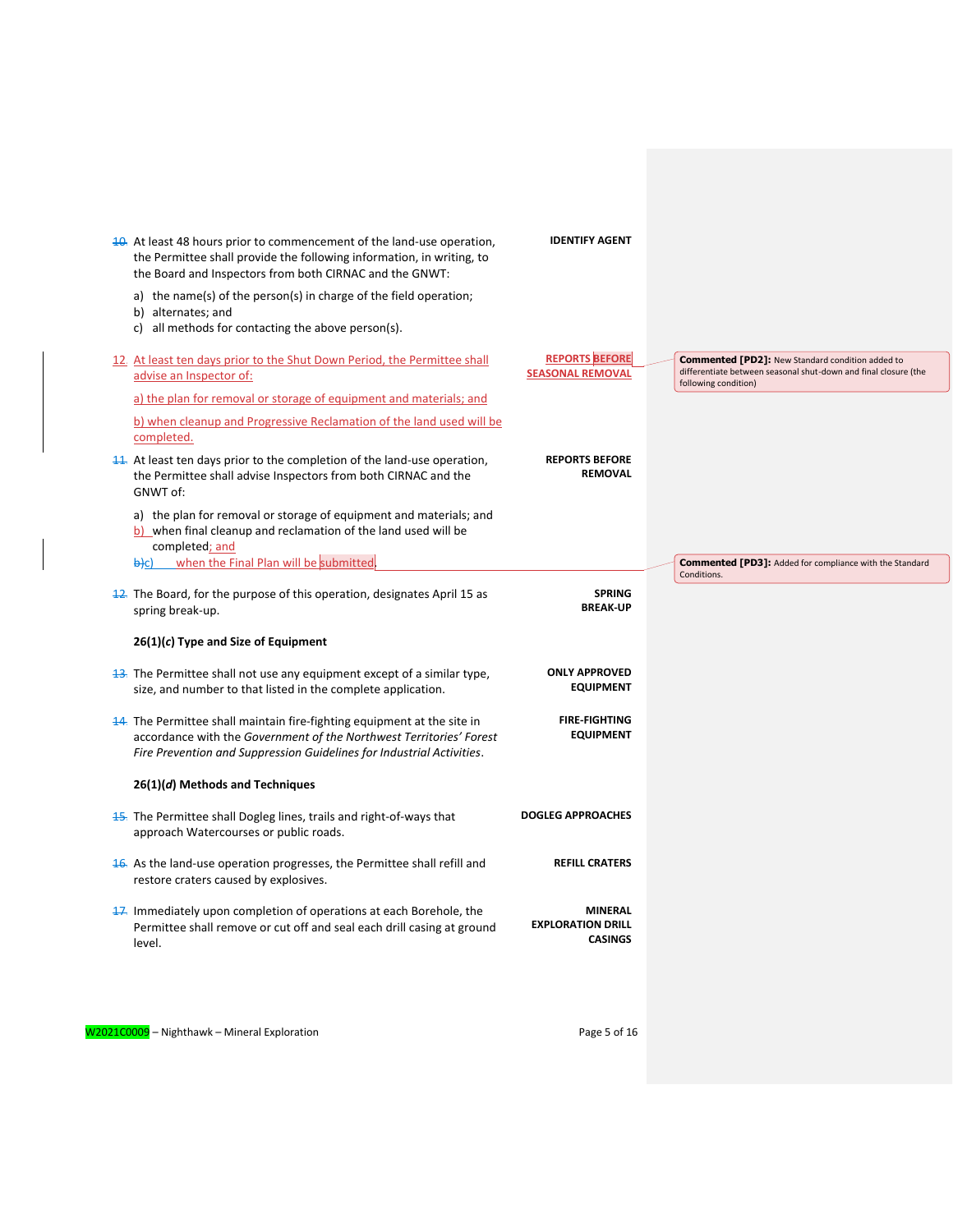| 18. The Permittee shall construct and maintain the overland portion of<br>winter roads with a minimum of 10 cm of packed snow and/or ice at<br>all times during this land-use operation. | <b>WINTER ROADS</b>                          |                                                                         |
|------------------------------------------------------------------------------------------------------------------------------------------------------------------------------------------|----------------------------------------------|-------------------------------------------------------------------------|
| 19. The Permittee shall not erect camps or store material, other than that<br>required for immediate use, on the ice surface of a Watercourse.                                           | <b>STORAGE ON ICE</b>                        |                                                                         |
| 20. Prior to the expiry date of this Permit, the Permittee shall replace all<br>excavated material, unless otherwise authorized in writing by an<br>Inspector.                           | <b>EXCAVATED</b><br><b>MATERIAL</b>          |                                                                         |
| 21. The Permittee shall leave a buffer strip of undisturbed vegetation at<br>least 30 metres in width between cleared areas and public roads.                                            | <b>TREE SCREEN</b>                           |                                                                         |
| 26(1)(e) Type, Location, Capacity, and Operation of All Facilities                                                                                                                       |                                              |                                                                         |
| 22. The Permittee shall ensure that the land use area is kept clean at all<br>times.                                                                                                     | <b>CLEAN WORK AREA</b>                       |                                                                         |
| 23. The Permittee shall not locate any Sump within 100 metres of the<br>Ordinary High Water Mark of any Watercourse, unless otherwise                                                    | <b>SUMPS FROM WATER</b>                      | <b>Commented [PD4]:</b> Moved to 26(1)(a) as per Standard<br>Conditions |
| authorized in writing by an Inspector.                                                                                                                                                   |                                              |                                                                         |
| 26(1)(f) Control or Prevention of Ponding of Water, Flooding,<br>Erosion, Slides, and Subsidence of Land                                                                                 |                                              |                                                                         |
| 24. The land-use operation shall not cause obstruction to any natural<br>drainage.                                                                                                       | <b>NATURAL DRAINAGE</b>                      |                                                                         |
| 25. The Permittee shall minimize erosion by installing erosion control<br>structures as the land-use operation progresses.                                                               | <b>PROGRESSIVE</b><br><b>EROSION CONTROL</b> |                                                                         |
| 26. The Permittee shall, where flowing water from a Borehole is<br>encountered:                                                                                                          | <b>FLOWING ARTESIAN</b><br>WELL              |                                                                         |
| a) plug the Borehole in such a manner as to permanently prevent any<br>further outflow of water; and<br>b) immediately report the occurrence to the Board and an Inspector.              |                                              |                                                                         |
| 27. The Permittee shall not conduct off-road vehicle travel in areas<br>without snow-covered surfaces.                                                                                   | <b>OFF-ROAD VEHICLE</b><br><b>TRAVEL</b>     |                                                                         |
| 28. The Permittee shall prepare the site in such a manner as to prevent<br>rutting of the ground surface.                                                                                | <b>PREVENTION OF</b><br><b>RUTTING</b>       |                                                                         |

W2021C0009 - Nighthawk - Mineral Exploration Page 6 of 16

 $\overline{\phantom{a}}$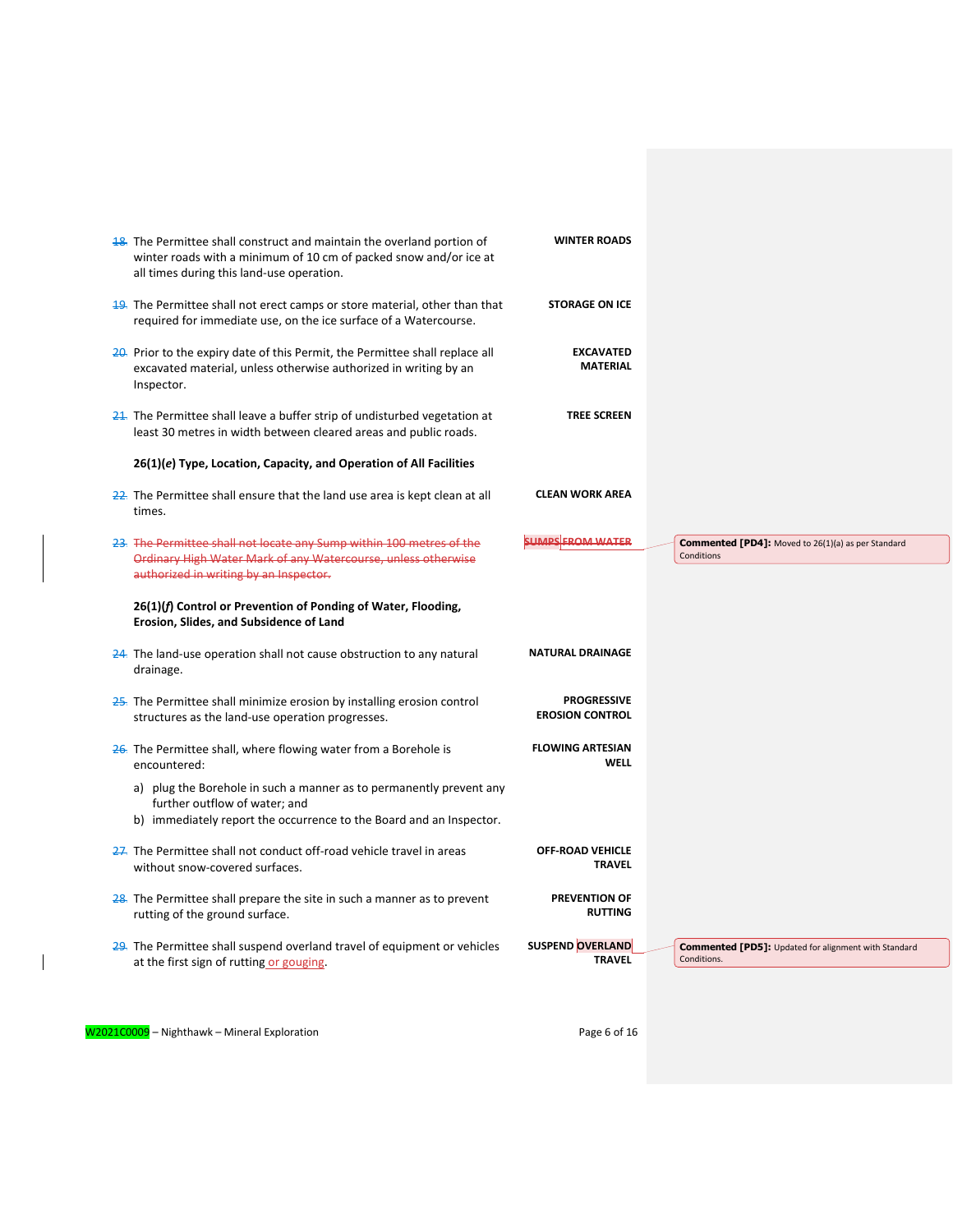| 30. The Permittee shall not move any equipment or vehicles unless the<br>ground surface is in a state capable of fully supporting the equipment<br>or vehicles without rutting or gouging.                                                                                                                     | <b>VEHICLE MOVEMENT</b><br><b>FREEZE-UP</b>    |
|----------------------------------------------------------------------------------------------------------------------------------------------------------------------------------------------------------------------------------------------------------------------------------------------------------------|------------------------------------------------|
| 31. The Permittee shall not use any material other than clean water and<br>snow in the construction of ice bridges.                                                                                                                                                                                            | <b>ICE BRIDGE</b><br><b>MATERIALS</b>          |
| 32. The Permittee shall not use any materials other than clean snow and<br>water in the construction of snow fills.                                                                                                                                                                                            | <b>SNOWFILL MATERIALS</b>                      |
| 33. Prior to spring break-up or completion of the land-use operation, the<br>Permittee shall clean up and either remove or v-notch all snowfills<br>from stream crossings, unless otherwise authorized in writing by an<br>Inspector.                                                                          | <b>REMOVE OR V-NOTCH</b><br><b>SNOWFILLS</b>   |
| 34. Prior to spring break-up or completion of the land-use operation, the<br>Permittee shall clean up and v-notch all ice bridges, unless otherwise<br>authorized in writing by an Inspector.                                                                                                                  | <b>V-NOTCH ICE BRIDGES</b>                     |
| 35. The Permittee shall minimize approach grades on all Watercourse<br>crossings.                                                                                                                                                                                                                              | <b>MINIMIZE APPROACH</b>                       |
| 36. The Permittee shall slope the sides of Waste material piles,<br>excavations, and embankments $-$ except in solid rock $-$ to a<br>minimum ratio of 2:1 vertical, unless otherwise authorized in writing<br>by an Inspector.                                                                                | <b>EXCAVATION AND</b><br><b>EMBANKMENTS</b>    |
| 37. The Permittee shall not excavate land within 100 metres of the<br>Ordinary High Water Mark of any Watercourse, unless otherwise<br>authorized in writing by an Inspector.                                                                                                                                  | <b>EXCAVATE NEAR</b><br><b>WATERCOURSE</b>     |
| 26(1)(g) Use, Storage, Handling, and Ultimate Disposal of Any<br><b>Chemical or Toxic Material</b>                                                                                                                                                                                                             |                                                |
| 38. At least seven days prior to the use of any chemicals that were not<br>identified in the complete application, the MSDS Safety Data Sheets<br>sheets-must be provided to the Board and an Inspector.                                                                                                       | <b>CHEMICALS</b>                               |
| 39. When drilling within 100 metres of the Ordinary High Water Mark of<br>any Watercourse, and when drilling on ice, the Permittee shall contain<br>all drill water and Drilling Waste in a closed circuit system for reuse,<br>off-site disposal, or deposit into a land-based Sump or natural<br>depression. | <b>DRILLING NEAR</b><br><b>WATER OR ON ICE</b> |
| 40. The Permittee may deposit Drilling Waste that does not contain Toxic<br>Material in a Sump or natural depression. Any Sumps or natural<br>depressions used to deposit Drilling Waste must be located at least                                                                                              | <b>DRILLING WASTE</b>                          |
| W2021C0009 - Nighthawk - Mineral Exploration                                                                                                                                                                                                                                                                   | Page 7 of 16                                   |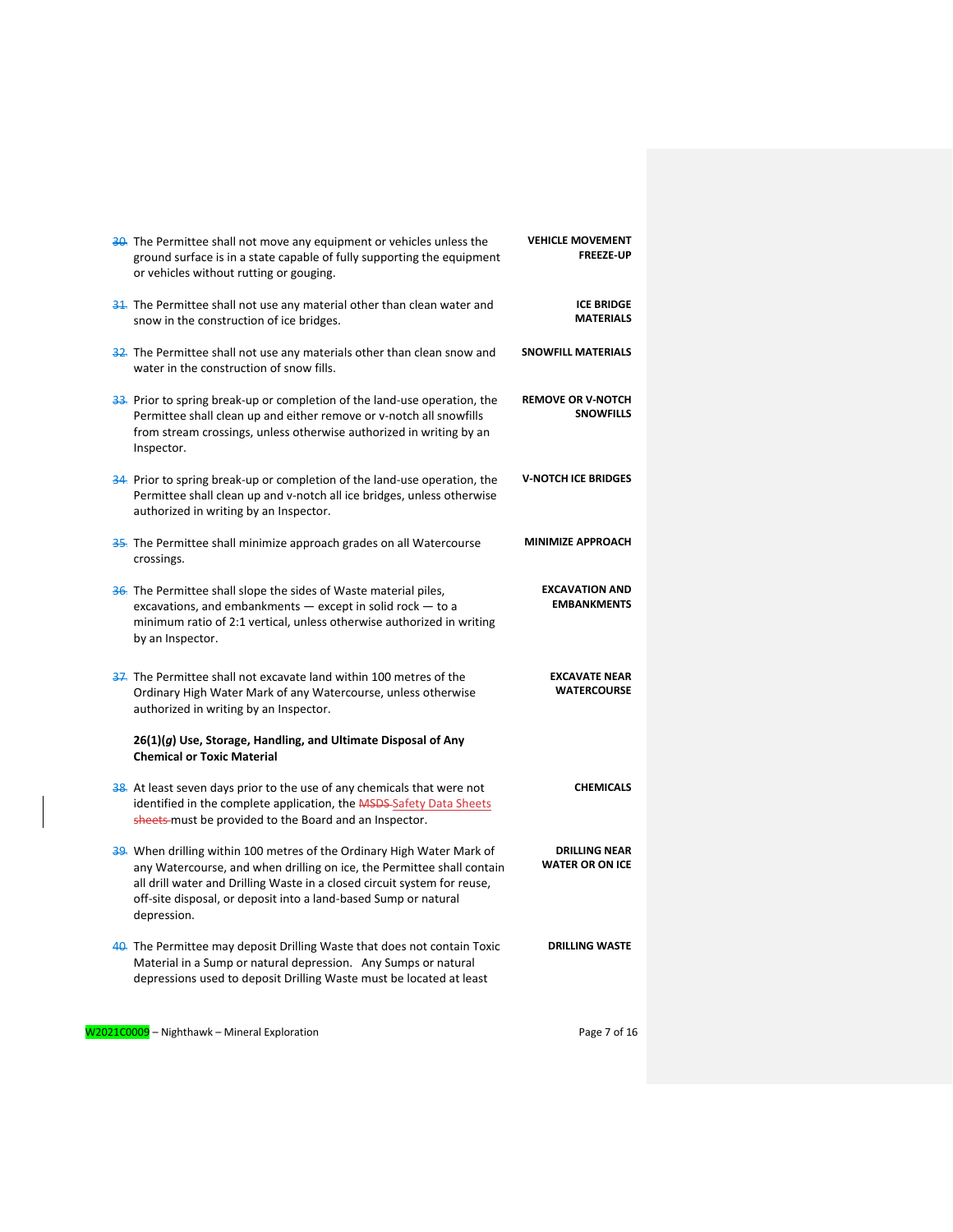| 100 metres from the Ordinary High Water Mark of any Watercourse,<br>unless otherwise authorized in writing by an Inspector.                                                                                                                                                                                                     |                                             |
|---------------------------------------------------------------------------------------------------------------------------------------------------------------------------------------------------------------------------------------------------------------------------------------------------------------------------------|---------------------------------------------|
| 41. The Permittee shall remove all Drilling Waste containing Toxic<br>Material to an approved disposal facility.                                                                                                                                                                                                                | <b>DRILLING WASTE</b><br><b>DISPOSAL</b>    |
| 42. The Permittee shall not allow any Drilling Waste to spread to the<br>surrounding lands or Watercourses.                                                                                                                                                                                                                     | <b>DRILLING WASTE</b><br><b>CONTAINMENT</b> |
| 43. Prior to the expiry date of this Permit or the end of the land-use<br>operation whichever comes first, the Permittee shall backfill and<br>restore all Sumps, unless otherwise authorized in writing by an<br>Inspector.                                                                                                    | <b>BACKFILL SUMPS</b>                       |
| 44. The Permittee shall maintain a record of all spills. For all reportable<br>spills, in accordance with the GNWT Spill Contingency Planning and<br>Reporting Regulations, the Permittee shall:                                                                                                                                | <b>REPORT SPILLS</b>                        |
| a) immediately report each spill to the 24-hour Spill Report Line (867)<br>920-8130:<br>b) report each spill to an Inspector within 24 hours; and<br>c) - submit, to the Board and an Inspector, a detailed report on each<br>spill within 30 days.                                                                             |                                             |
| 45. The Permittee shall dispose of all Toxic Material as described in the<br>approved Waste Management Plan.                                                                                                                                                                                                                    | <b>WASTE CHEMICAL</b><br><b>DISPOSAL</b>    |
| 46. The Permittee shall dispose of all combustible Waste petroleum<br>products by removal to an approved disposal facility.                                                                                                                                                                                                     | <b>WASTE PETROLEUM</b><br><b>DISPOSAL</b>   |
| 26(1)(h) Wildlife and Fish Habitat                                                                                                                                                                                                                                                                                              |                                             |
| 47. The Permittee shall take all reasonable measures to prevent damage<br>to wildlife and fish Habitat during this land-use operation.                                                                                                                                                                                          | <b>HABITAT DAMAGE</b>                       |
| 26(1)(i) Storage, Handling, and Disposal of Refuse or Sewage                                                                                                                                                                                                                                                                    |                                             |
|                                                                                                                                                                                                                                                                                                                                 |                                             |
| 48. The Permittee shall adhere to the Waste Management Plan, once<br>approved, and shall annually review the plan and make any necessary<br>revisions to reflect changes in operations, technology, chemicals, or<br>fuels, or as directed by the Board. Revisions to the plan shall be<br>submitted to the Board for approval. | <b>WASTE</b><br><b>MANAGEMENT</b>           |
| 49. The Permittee shall keep all garbage and debris in a secure container<br>until disposal.                                                                                                                                                                                                                                    | <b>GARBAGE CONTAINER</b>                    |
|                                                                                                                                                                                                                                                                                                                                 |                                             |

W2021C0009 - Nighthawk - Mineral Exploration Page 8 of 16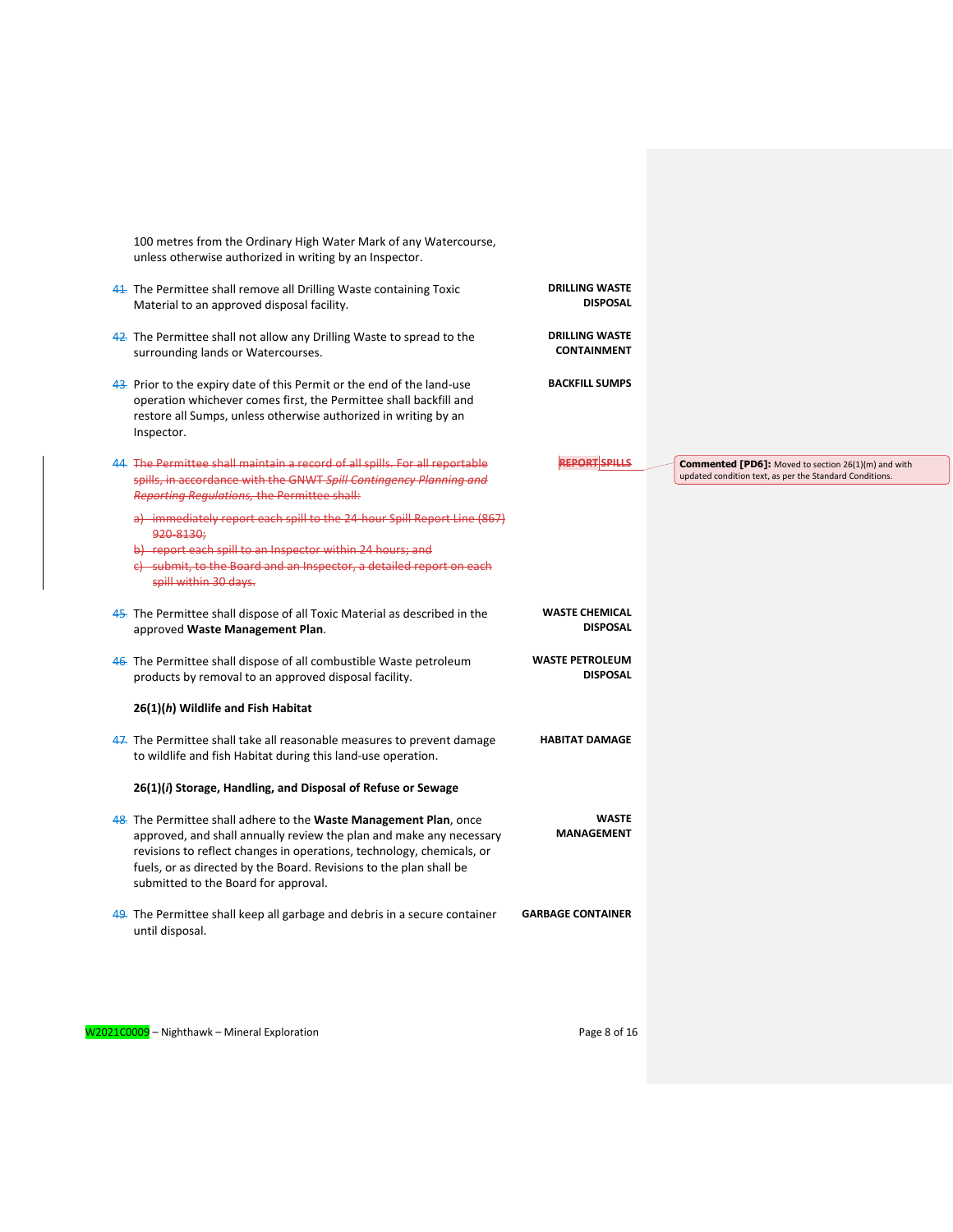| 50. The Permittee shall dispose of all garbage, Waste, and debris as<br>described in the approved Waste Management Plan, unless otherwise<br>authorized in writing by an Inspector.                                                                                                                                                                      | <b>REMOVE GARBAGE</b>                            |
|----------------------------------------------------------------------------------------------------------------------------------------------------------------------------------------------------------------------------------------------------------------------------------------------------------------------------------------------------------|--------------------------------------------------|
| 51. The Permittee shall dispose of all Sewage and Greywater as described<br>in the approved Waste Management Plan, unless otherwise<br>authorized in writing by an Inspector.                                                                                                                                                                            | SEWAGE DISPOSAL-<br><b>PLAN</b>                  |
| 26(1)(j) Protection of Historical, Archaeological, and Burial Sites                                                                                                                                                                                                                                                                                      |                                                  |
| 52. The Permittee shall not operate any vehicle or equipment within 150<br>metres of a known or suspected historical or archaeological site or<br>burial ground.                                                                                                                                                                                         | <b>ARCHAEOLOGICAL</b><br><b>BUFFER</b>           |
| 53. The Permittee shall not knowingly remove, disturb, or displace any<br>archaeological specimen or site.                                                                                                                                                                                                                                               | <b>SITE DISTURBANCE</b>                          |
| 54. The Permittee shall, where a suspected archaeological or historical<br>site, or burial ground is discovered:                                                                                                                                                                                                                                         | <b>SITE DISCOVERY AND</b><br><b>NOTIFICATION</b> |
| a) immediately suspend operations on the site; and<br>b) notify the Board at (867) 713-2500, a GNWT Inspector at (867) 767<br>9188 or a federal Inspector at (867) 669-2442 or (867) 669-2468,<br>and the Prince of Wales Northern Heritage Centre at 767-9347 ext.<br>71250 or ext. 71251.                                                              |                                                  |
| 55. At least 30 days prior to any new land disturbance, including new drill<br>sites, the Permittee shall conduct an Archaeological Overview to<br>identify areas of high and low potential for archaeological and burial<br>sites and shall submit a summary report to the Board and the Prince of<br>Wales Northern Heritage Centre.                   | <b>ARCHAEOLOGICAL</b><br><b>OVERVIEW</b>         |
| 56. Prior to disturbance in areas of high potential for archaeological or<br>burial sites identified in the Archaeological Overview, the Permittee<br>shall conduct an Archaeological Impact Assessment of the sites where<br>disturbance is planned and shall submit a summary report to the<br>Board and the Prince of Wales Northern Heritage Centre. | AIA – HIGH<br><b>POTENTIAL</b>                   |
| 26(1)(k) Objects and Places of Recreational, Scenic, and Ecological<br>Value                                                                                                                                                                                                                                                                             |                                                  |
| Intentionally left blank                                                                                                                                                                                                                                                                                                                                 |                                                  |
| 26(1)( <i>l</i> ) Security Deposit                                                                                                                                                                                                                                                                                                                       |                                                  |
| 57. Prior to the commencement of the land-use operation on non-federal<br>lands, the Permittee shall deposit with the Minister a security deposit<br>in the amount of \$XXXX.                                                                                                                                                                            | <b>SECURITY DEPOSIT</b>                          |
| W2021C0009 - Nighthawk - Mineral Exploration                                                                                                                                                                                                                                                                                                             | Page 9 of 16                                     |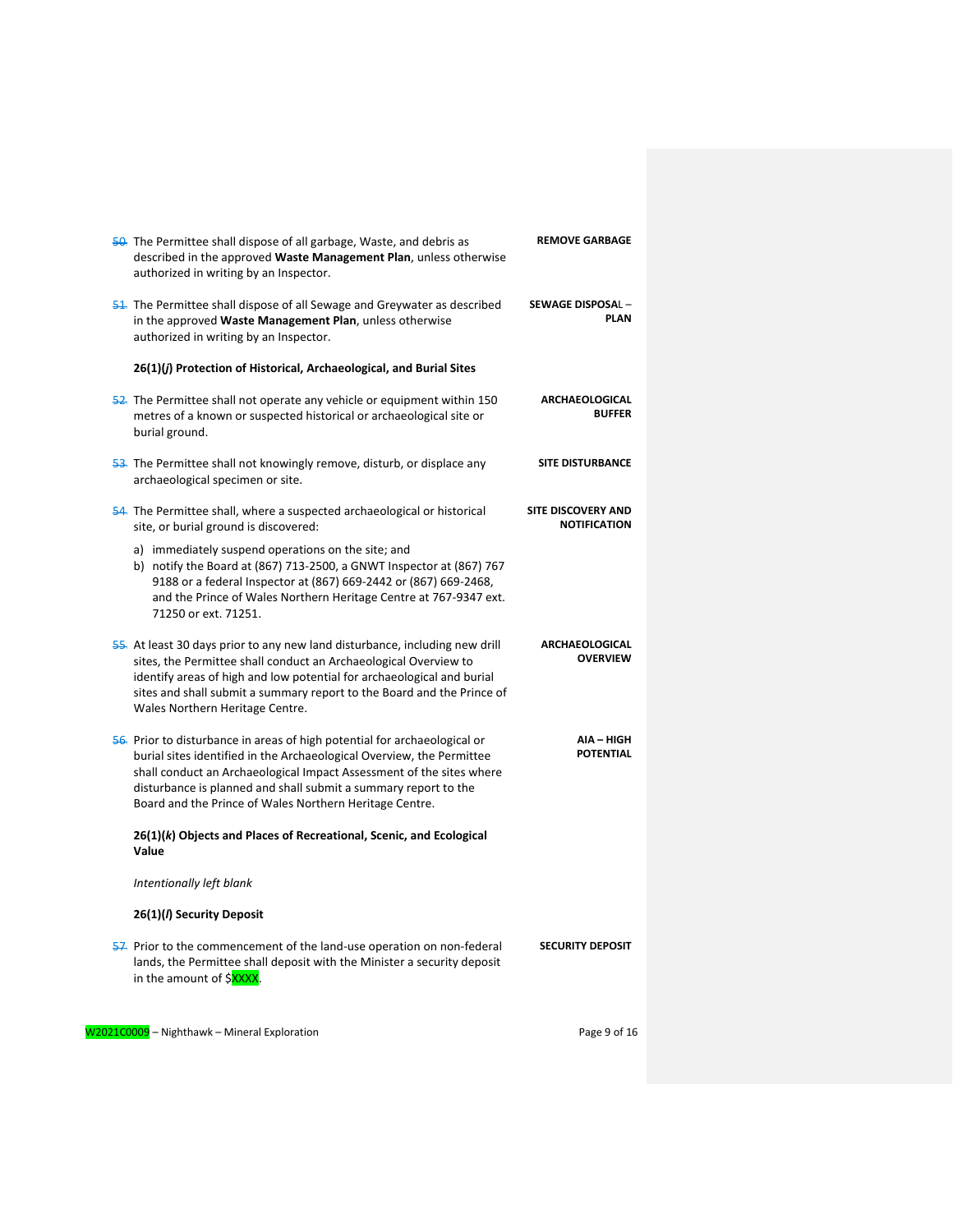| 58. Prior to the commencement of the land-use operation on federal<br>lands, the Permittee shall deposit with the Minister a security deposit<br>in the amount of \$XXXX.                                  | <b>SECURITY DEPOSIT</b>                                     |
|------------------------------------------------------------------------------------------------------------------------------------------------------------------------------------------------------------|-------------------------------------------------------------|
| 59. All costs to remediate the area under this Permit are the responsibility<br>of the Permittee.                                                                                                          | <b>RESPONSIBILITY FOR</b><br><b>REMEDIATION COSTS</b>       |
| $26(1)(m)$ Fuel Storage                                                                                                                                                                                    |                                                             |
| 60. The Permittee shall:                                                                                                                                                                                   | <b>CHECK FOR LEAKS</b>                                      |
| a) examine all Fuel Storage Containers and Tank for leaks regularly;<br>and                                                                                                                                |                                                             |
| b) repair all leaks immediately.                                                                                                                                                                           |                                                             |
| 61. The Permittee shall not place any Fuel Storage Containers or Tanks<br>within 100 metres of the Ordinary High Water Mark of any<br>Watercourse, unless otherwise authorized in writing by an Inspector. | <b>FUEL NEAR WATER</b>                                      |
| 62. The Permittee shall ensure that all fuel caches have adequate<br>Secondary Containment.                                                                                                                | <b>FUEL CACHE</b><br><b>SECONDARY</b><br><b>CONTAINMENT</b> |
| 63. The Permittee shall set up all refueling points with Secondary<br>Containment.                                                                                                                         | <b>SECONDARY</b><br><b>CONTAINMENT-</b><br><b>REFUELING</b> |
| 64. The Permittee shall not allow petroleum products to spread to<br>surrounding lands or Watercourses.                                                                                                    | <b>FUEL CONTAINMENT</b>                                     |
| 65. The Permittee shall locate mobile fuel facilities on land when the<br>facilities are stationary for more than 12 hours.                                                                                | <b>FUEL ON LAND</b>                                         |
| 66. The Permittee shall mark all Fuel Storage Containers and Tanks with<br>the Permittee's name.                                                                                                           | <b>MARK CONTAINERS</b><br><b>AND TANKS</b>                  |
| 67. The Permittee shall mark all stationary fuel caches and fuel storage<br>facilities with flags, posts, or similar devices so that they are at all<br>times plainly visible to local vehicle travel.     | <b>MARK FUEL LOCATION</b>                                   |
| 68. The Permittee shall have a maximum of 1,255,830 litres of fuel stored<br>on the land use site at any time, unless otherwise authorized in writing<br>by the Board.                                     | <b>MAXIMUM FUEL ON</b><br><b>SITE</b>                       |
| 69. Within ten days of the establishment of any fuel cache, the Permittee<br>shall report the location and quantity of the cache in writing to the<br>Board and an Inspector.                              | <b>REPORT FUEL</b><br><b>LOCATION</b>                       |
| W2021C0009 - Nighthawk - Mineral Exploration                                                                                                                                                               | Page 10 of 16                                               |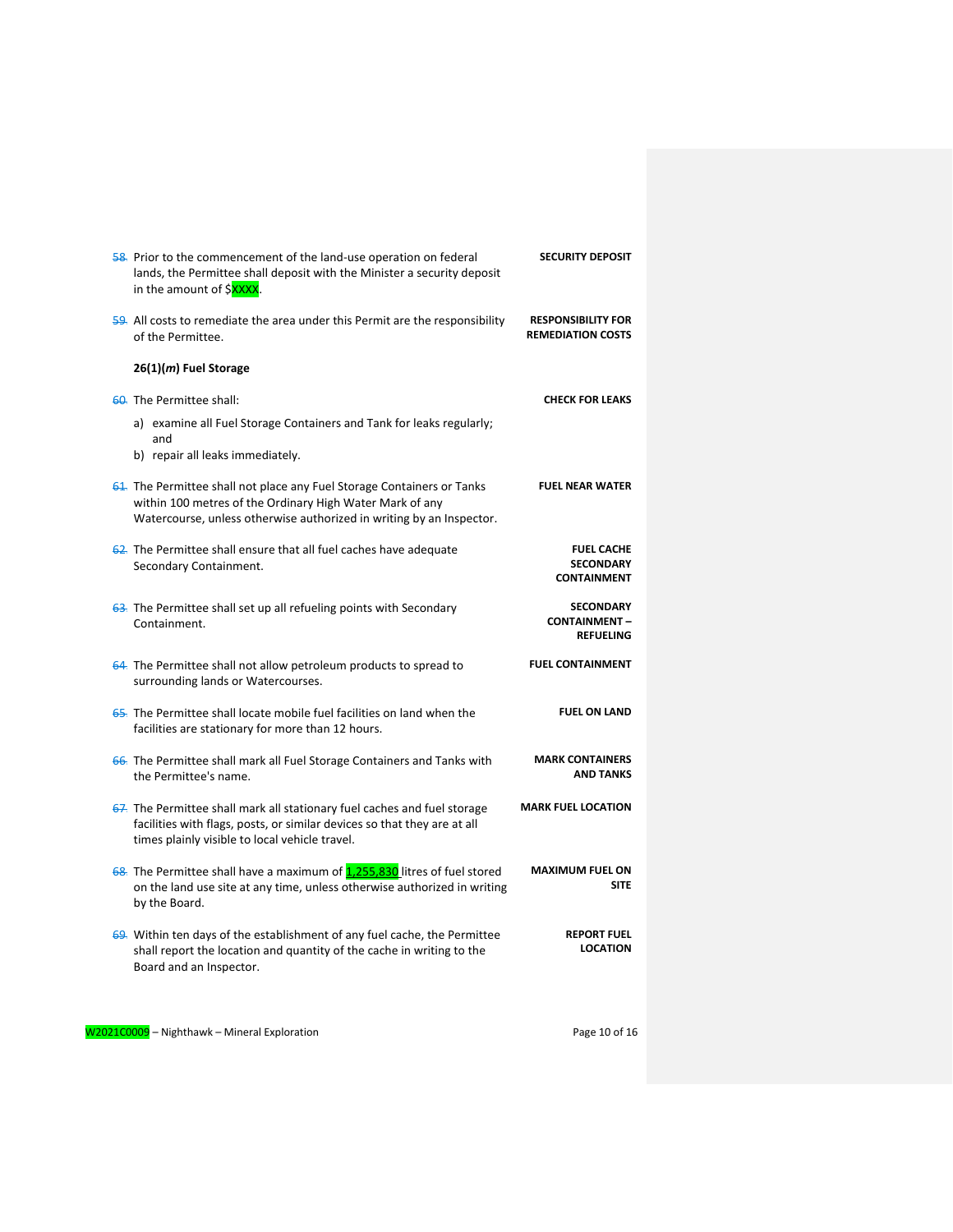| 70. The Permittee shall seal all outlets of Fuel Storage Containers and<br>store the containers on their sides with the outlets located at 3 and 9<br>o'clock, except for containers currently in use.                                                                                                                                                                                                                                                                                                                                                                                                                                                                                                                                                                                                          | <b>SEAL OUTLET</b>                      |
|-----------------------------------------------------------------------------------------------------------------------------------------------------------------------------------------------------------------------------------------------------------------------------------------------------------------------------------------------------------------------------------------------------------------------------------------------------------------------------------------------------------------------------------------------------------------------------------------------------------------------------------------------------------------------------------------------------------------------------------------------------------------------------------------------------------------|-----------------------------------------|
| 71. The Permittee shall adhere to the Spill Contingency Plan, once<br>approved, and shall annually review the plan and make any necessary<br>revisions to reflect changes in operations, technology, chemicals, or<br>fuels, or as directed by the Board. Revisions to the plan shall be<br>submitted to the Board for approval.                                                                                                                                                                                                                                                                                                                                                                                                                                                                                | <b>SPILL CONTINGENCY</b><br><b>PLAN</b> |
| 72. Prior to commencement of the land-use operation the Permittee shall<br>ensure that spill-response equipment is in place to respond to any<br>potential spills.                                                                                                                                                                                                                                                                                                                                                                                                                                                                                                                                                                                                                                              | <b>SPILL RESPONSE</b>                   |
| 73. All equipment that may be parked for two hours or more, shall have a<br>haz-mat/drip tray under it or be sufficiently diapered. Leaky<br>equipment shall be repaired immediately.                                                                                                                                                                                                                                                                                                                                                                                                                                                                                                                                                                                                                           | <b>DRIP TRAYS</b>                       |
| 74. The Permittee shall clean up all leaks, spills, and contaminated<br>material.                                                                                                                                                                                                                                                                                                                                                                                                                                                                                                                                                                                                                                                                                                                               | <b>CLEAN UP SPILLS</b>                  |
| 77. During the period of this Permit, if a spill occurs or is foreseeable, the<br>Permittee shall:<br>a) implement the approved Spill Contingency Plan;<br>b) report it-immediately using the NU-NT Spill Report Form by one<br>of the following methods:<br>• Telephone: (867) 920-8130<br>• E-mail: spills@gov.nt.ca<br>• Online: Spill Reporting and Tracking Database<br>c) within 24 hours, notify the Board and an Inspector; and<br>d) within 30 days of initially reporting the incident, submit a detailed<br>report to the Board and an Inspector, including descriptions of<br>causes, response actions, and any changes to procedures to<br>prevent similar occurrences in the future. Any updates to this<br>report shall be provided to the Board and an Inspector in writing<br>as changes occur | <b>REPORT SPILLS</b>                    |

# **26(1)(***n***) Methods and Techniques for Debris and Brush Disposal**

| 75. Prior to the expiry date of this Permit, the Permittee shall    | <b>BRUSH DISPOSAL/</b> |
|---------------------------------------------------------------------|------------------------|
| progressively dispose of all brush and trees and shall complete all | TIME                   |
| brush disposal; all disposal shall be completed.                    |                        |

W2021C0009 - Nighthawk - Mineral Exploration Page 11 of 16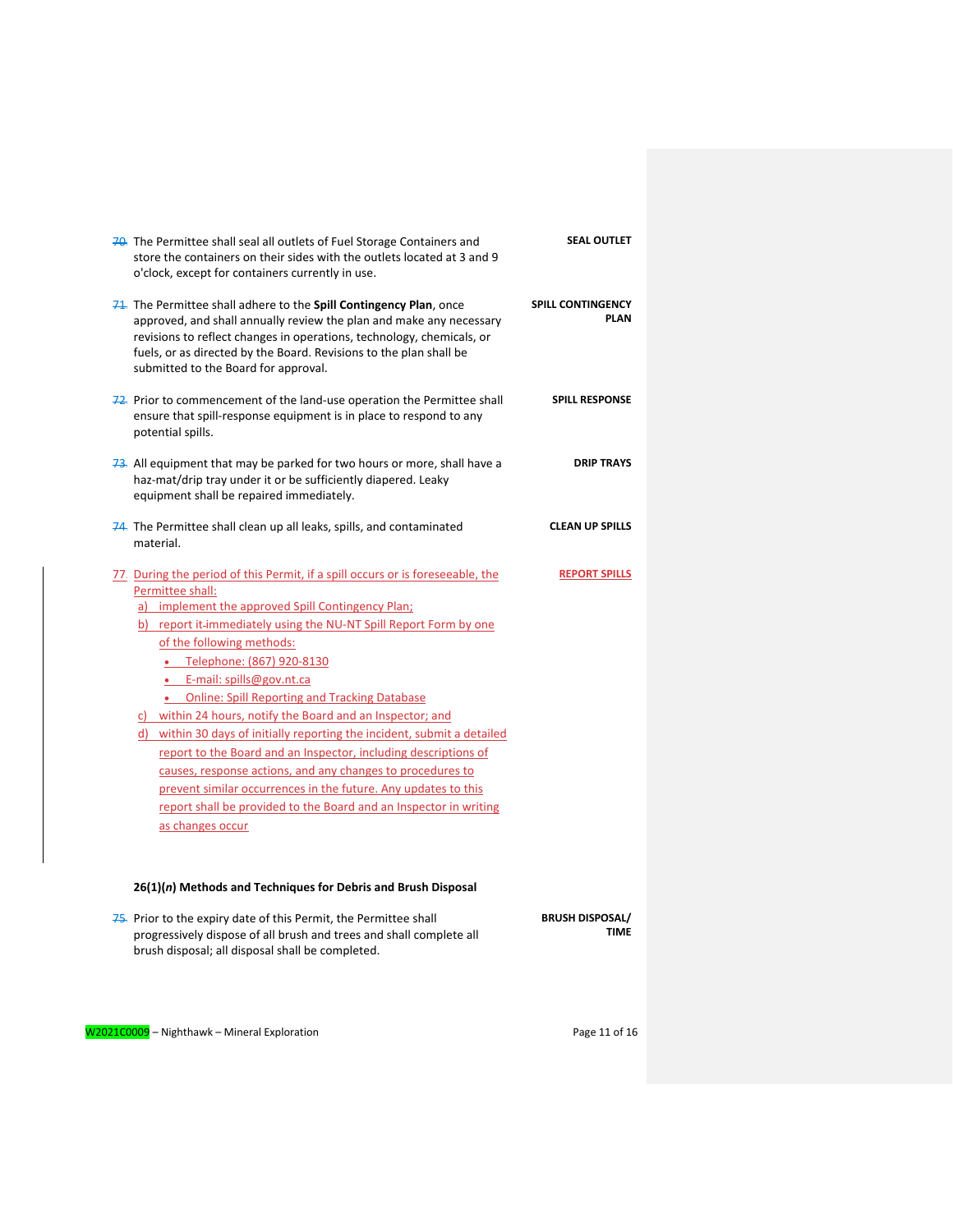| 76. The Permittee shall not clear areas larger than identified in the<br>complete application.                                                                                                                                          | <b>MINIMIZE AREA</b><br><b>CLEARED</b>           |                                                               |
|-----------------------------------------------------------------------------------------------------------------------------------------------------------------------------------------------------------------------------------------|--------------------------------------------------|---------------------------------------------------------------|
| 77. The Permittee shall clear by hand all trees and brush a minimum<br>distance of 10 metres from the top edge of all stream banks and top<br>edge of slopes.                                                                           | <b>CLEARING SENSITIVE</b><br><b>AREA</b>         |                                                               |
| $26(1)(o)$ Restoration of the Lands                                                                                                                                                                                                     |                                                  |                                                               |
| 78. All areas affected by construction or removal activities shall be<br>stabilized and landscaped to their pre-construction profiles, unless<br>otherwise authorized in writing by an Inspector.                                       | <b>PRE-CONSTRUCTION</b><br><b>PROFILES</b>       |                                                               |
| 79. The Permittee shall dispose of all overburden as instructed by an<br>Inspector.                                                                                                                                                     | <b>DISPOSAL OF</b><br><b>OVERBURDEN</b>          |                                                               |
| 80. The Permittee shall save the organic soil stripped from the land use<br>area and shall use the organic soil for reclamation as approved by the<br>Board,<br>or otherwise authorized in writing by an Inspector. The Permittee shall | <b>SAVE AND PLACE</b><br><b>ORGANIC SOIL</b>     | <b>Commented [PD7]: Updated to Standard Condition</b>         |
| store overburden and use it to recontour the site after operations are<br>complete, unless otherwise authorized in writing by an Inspector.                                                                                             |                                                  |                                                               |
| 81. Prior to the expiry date of this Permit, the Permittee shall complete all<br>cleanup and restoration of the lands used.                                                                                                             | <b>FINAL CLEANUP AND</b><br><b>RESTORATION</b>   |                                                               |
| 82. Prior to the expiry date of this Permit, the Permittee shall prepare the<br>site in such a manner as to facilitate natural revegetation.                                                                                            | <b>NATURAL</b><br><b>VEGETATION</b>              |                                                               |
| 83. The Permittee shall carry out progressive reclamation of disturbed<br>areas as soon as it is practical to do so.                                                                                                                    | <b>PROGRESSIVE</b><br>RECLAMATION                |                                                               |
| 84. The Permittee shall restore any trails impacted by the land-use<br>operation by removing fallen trees and any other obstructions from<br>the trails.                                                                                | <b>TRAILS RESTORATION</b>                        |                                                               |
| $26(1)(p)$ Display of Permits and Permit Numbers                                                                                                                                                                                        |                                                  |                                                               |
| 85. The Permittee shall display a copy of this Permit in each campsite<br>established to carry out this land-use operation.                                                                                                             | <b>DISPLAY PERMIT</b>                            |                                                               |
| $26(1)(q)$ Biological and Physical Protection of the Land                                                                                                                                                                               |                                                  |                                                               |
| 89. If nesting areas are encountered during the course of operations, the<br>Permittee shall minimize all activity so as to not disturb them.                                                                                           | <b>MIGRATORY BIRD</b><br><b>NEST DISTURBANCE</b> | <b>Commented [PD8]: New standard condition</b>                |
| 86. Prior to the commencement of the land-use operation, the Permittee                                                                                                                                                                  | SUBMIT REVISED                                   | <b>Commented [PD9]:</b> These to be updated by Board prior to |

W2021C0009 - Nighthawk - Mineral Exploration Page 12 of 16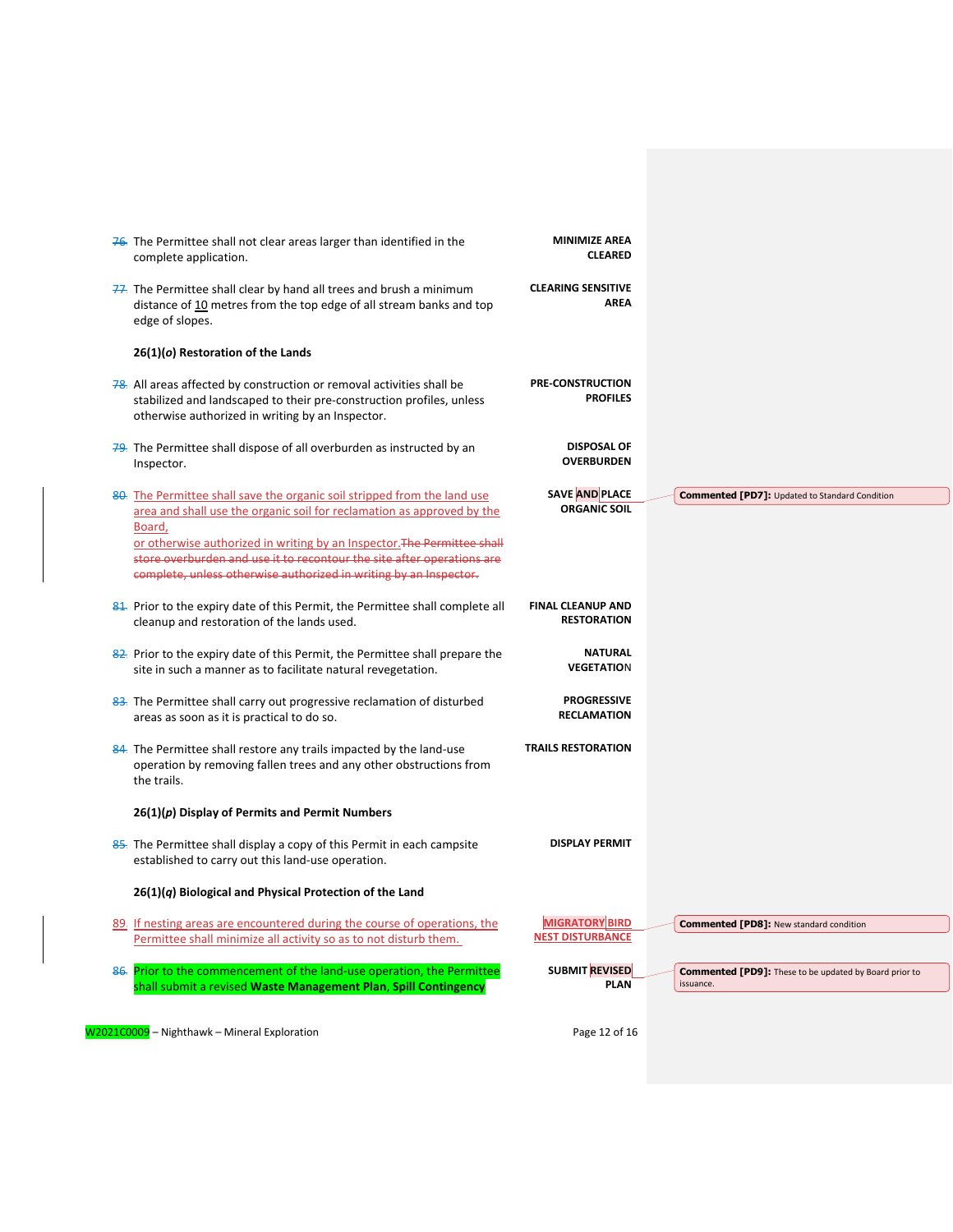**Plan**, and **Engagement Plan** in accordance with MVLWBs' Guidelines to the Board for approval.

- 87. If any plan is not approved by the Board, the Permittee shall revise the plan according to the Board's direction and re-submit it to the Board for approval. **RESUBMIT PLAN ENGAGEMENT PLAN**
- 88. The Permittee shall adhere to the **Engagement Plan**, once approved, and shall annually review the plan and make any necessary revisions to reflect changes in operations or as directed by the Board. Revisions to the plan shall be submitted to the Board for approval.
- 89. All revised plans submitted to the Board shall include a brief summary of the changes made to the plan.

W2021C0009 - Nighthawk - Mineral Exploration **Page 13 of 16** Page 13 of 16

**SUMMARY OF CHANGES**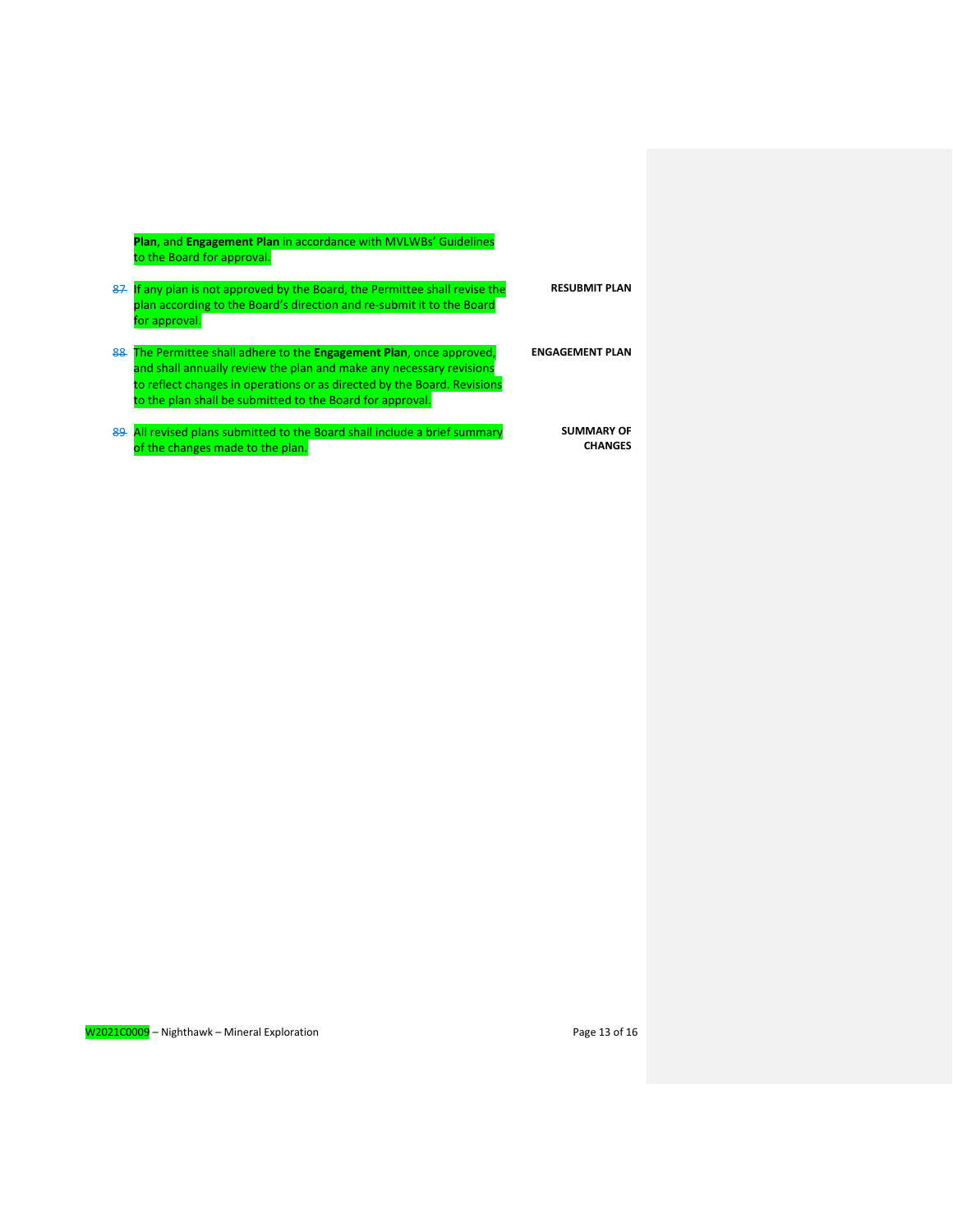### COLOMAC SITE RESTRICTIONS

| PERMITTEE:     | Nighthawk Gold Corp. |
|----------------|----------------------|
| PERMIT NUMBER: | W2018C0007           |

### EFFECTIVE DATE OF COLOMAC SITE RESTRICTIONS:

Part C, Condition 1 of Land Use Permit W2018C0007 states that "The Permittee shall operate in accordance with the requirements of the Colomac Site Restrictions annexed to this permit, and any revisions to the Colomac Site Restrictions as and when approved by the Board." The specific site restrictions are as follows:

- i. To ensure the health and safety of its workers, the Permittee shall not access the Tailings Containment Facility, Tailings Containment Area access road, Open Pit Area, or Main Mine Complex areas for any purpose. Access to the airstrip access road shall be permitted.
- ii. The Permittee shall not establish any camps or store equipment, fuel, or other supplies in the aforementioned areas.
- iii. The Permittee shall not drill, trench, excavate any sump, or otherwise alter or disturb the engineered tailings cap within the Tailings Containment Area, Dam 1/Dam 1 B structures, Dyke 7 and spillway, Dam 2 discharge channel, Spruce Lake Disposal Cell, landfill cap in Zone 2.5 Pit, Primary Crusher cap, Steeves Lake Shoreline remediation area, or Hydrocarbon Soil Remediation area.
- iv. The Permittee shall not establish any camps or store equipment, fuel, or other supplies within 30 m of the south bank of the Truck Lake Channel or within 30 m of the south shore of Truck Lake.
- v. The Permittee shall not store bulk fuel north of the decommissioned Explosives Magazine area along the airstrip access road.
- vi. The Permittee shall not ford or cross the Truck Lake Channel with heavy equipment. Fording or crossing of the channel with ATVS can proceed during water-free conditions.
- vii. The Permittee shall not adversely alter the water quality within the Spanner Lake and Paddle Lake - Midgefly Lake - Lake 315 watersheds or within the drainage pathway between Tailings Lake and Indin River.
- viii. If drilling within the watershed divides, the Permittee shall contain all drill waste in a closed circuit system for reuse, off-site disposal, or deposit into a land-based sump or natural depression outside of the indicated areas.
- ix. The Permittee shall not alter or disturb the tailings water repository in Zone 2.0 Pit or in the historic Duck Lake tailings remediation area.
- x. The Permittee shall not access the warehouse building known as "Big Blue" as indicated in Colomac Site Map 1, unless otherwise authorized by the owner of the building.
- xi. The Permittee shall not impact upon caribou migration around the Colomac site.
- xii. The Permittee shall not alter, block or otherwise disturb the caribou barriers or pathways.

W2021C0009 – Nighthawk – Mineral Exploration Page 14 of 16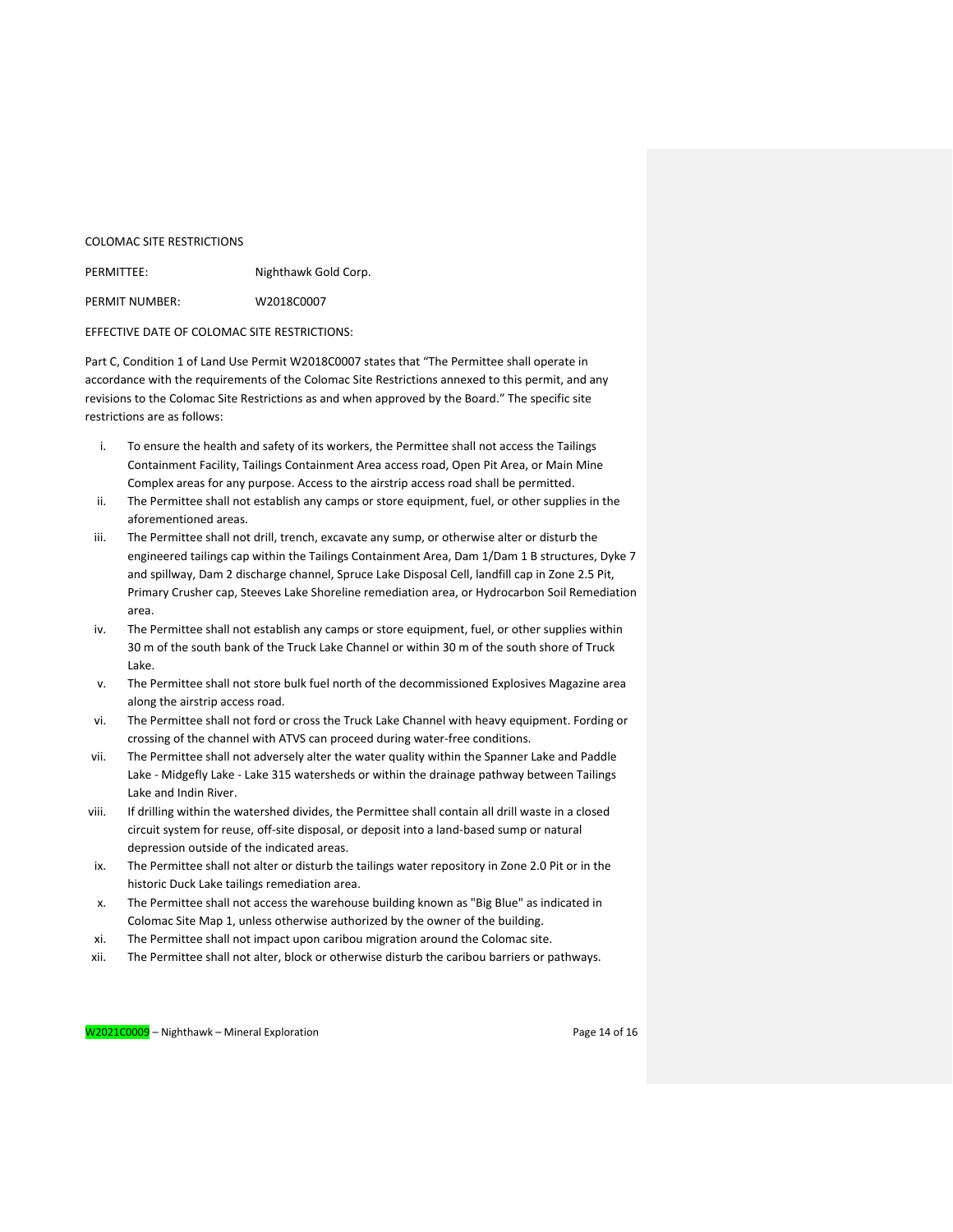xiii. The Permittee shall not impede or obstruct, in any way, the Crown's access to the site for monitoring or inspection purposes.

Description of areas referred to in the Colomac site restrictions

- 1. Discharge Pathway Tailings Lake to Indin River
	- i) Spanner Lake and Paddle Lake-Midgefly Lake-315 Lake watersheds
	- ii) Surveillance Network Stations 1563-39, 1563-14, 1563-40, 1563-41, 1563-13, 1563- 32
- 2. Tailings Containment Area
	- i) Engineered retention structures at Dam 1 / Dam 1B including thermosyphons and thermistor instrumentation strings
	- ii) Engineered tailings cap at Dam 1&2, mid-lake, Dyke 7 and causeway areas in Tailings Lake
	- iii) Engineered tailings cap in Spruce Lake
	- iv) Engineered Spruce Lake Disposal Cell (mill process waste repository)
	- v) Engineered retention and drainage structures Dyke 7, buttress and spillway
	- vi) Engineered drainage structure at Dam 2 Discharge Channel
- 3. Tailings Containment Area Access Road
	- i) Duck Lake crossing restoration
	- ii) Sewage lagoon and decommissioned retention berm
	- iii) Historic Duck Lake tailings remediation area (west shore)
- 4. Open Pit Area
	- i) Zone 2.0 Pit (treated tailings water repository)
	- ii) SNP 1563-26 in Zone 2.0 Pit
	- iii) Pressure sensor (hydrology monitoring) in Zone 2.0, 2.5, and 3.0 Pits
	- iv) Pressure sensor (hydrology monitoring) in Baton Lake
	- v) Engineered, non-hazardous landfill in Zone 2.5 Pit
	- vi) SNP 1563-29 (Baton Lake)
- 5. Spot Pond Truck Lake Steeves Lake Drainage
	- i) French drain between Baton and Spot Lake
	- ii) Engineered channel and plug at Spot Pond-Truck Lake drainage
	- iii) SNP 1563-23 (Truck Lake)
	- iv) Truck Lake re-vegetation areas along north and west shores
	- v) Engineered wetland at Truck Lake outflow to Truck Lake Channel
	- vi) Engineered Truck Lake Channel
	- vii) SNP 1563-4 (Truck Lake discharge at Steeves Lake)
- 6. South Waste Rock Dump Area
	- i) Hydrocarbon Soil Remediation Area
	- ii) Boneyard Remediation Area
	- iii) Engineered Primary Crusher cap
	- iv) Big Blue Warehouse

W2021C0009 – Nighthawk – Mineral Exploration Page 15 of 16